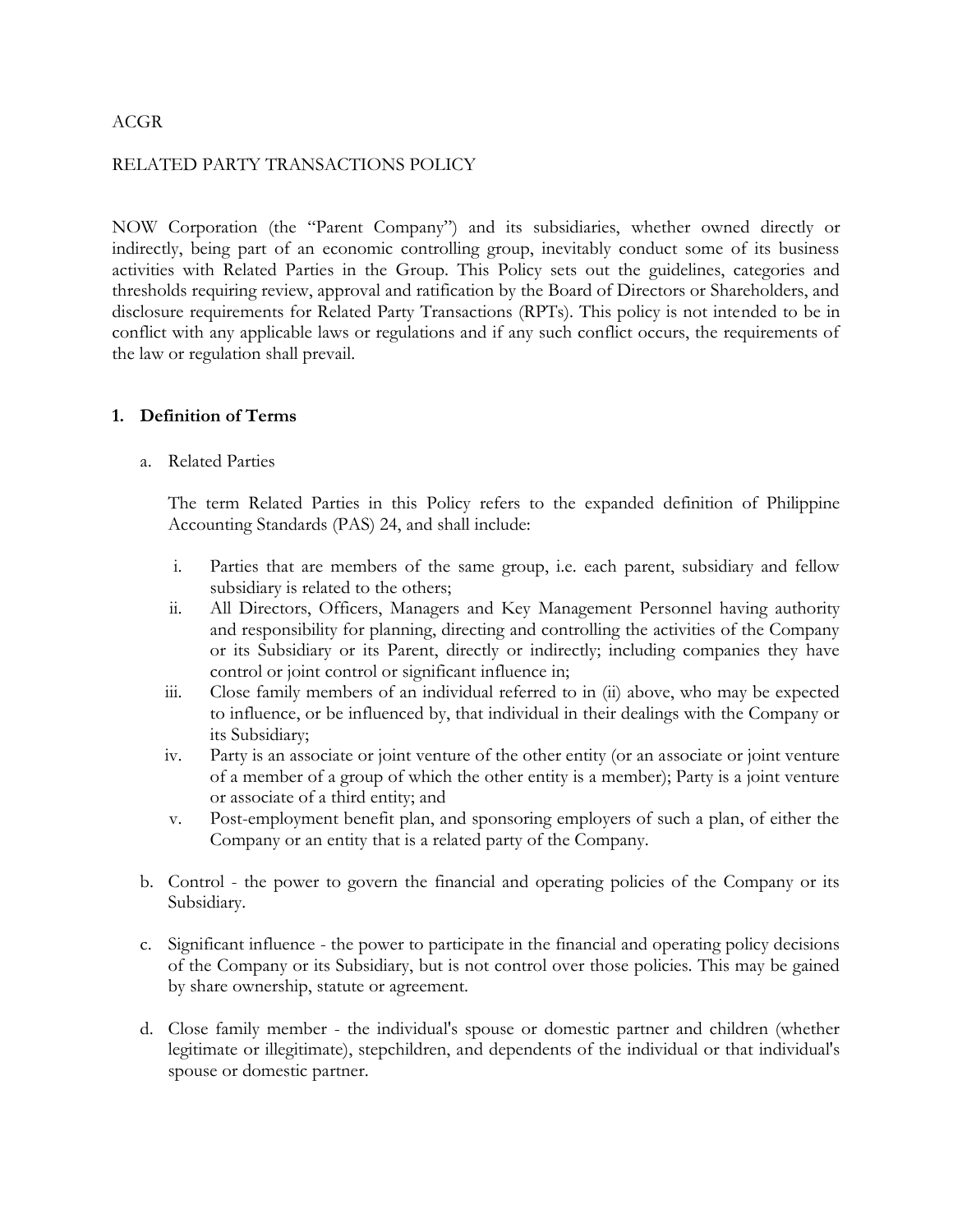e. Related Party Transaction is a transfer of resources, services or obligations between the Company & its Subsidiaries, and a related party, regardless of whether a price is charged.

Examples of RPTs are:

- i. Guarantees or commitments to do something if a particular event occurs or does not occur in the future, including executory contracts (i.e. neither party has performed any obligation or both parties have partially performed their obligations to an equal extent)
- i. Loans to directors
- ii. Sale or purchase of goods
- iii. Sale, purchase or lease of property and/or assets
- iv. Provision or receipt of services or leases
- v. Assumption of financial/operating obligations
- vi. Subscription for debt or equity issuances
- vii. Establishment of joint venture entities
- viii. Settlement of liabilities on behalf of the Company or its Subsidiary or by the Company or its Subsidiary on behalf of a related party
- ix. Compensation, benefits (monetary and non-monetary), postemployment benefits, termination benefits and share-based payment of current employees

### 2. **The Policy**

The Policy requires that any transactions with related parties are made on terms equivalent to those prevailing in arm's length transactions. The Audit and Risk Committee, as per its Board-approved Charter, shall be responsible to oversee and review the propriety of RPTs. In its review, it shall take into account, among other factors it deems appropriate, whether the RPT is entered into on terms no less favourable to the concerned company than terms generally available to an unaffiliated third party under the same or similar circumstances; and the extent of the Related Parties' interest in the transaction.

The Board shall consider such factors as the following:

- a. Materiality;
- b. The purpose and timing of the transactions;
- c. Extent of the Related Party's interest in the RPT;
- d. Conflict of interest, actual or apparent, of the Related Party participating in the transaction; and
- e. Any other relevant information regarding the transaction.

### 3. **Disclosure**

Directors shall disclose to the Board, through the Company's Corporate Secretary, details of all their other directorships and any shareholdings owned by them or members of their family. Any changes to these notifications must be communicated promptly to the Board of Directors through the Company's Corporate Secretary.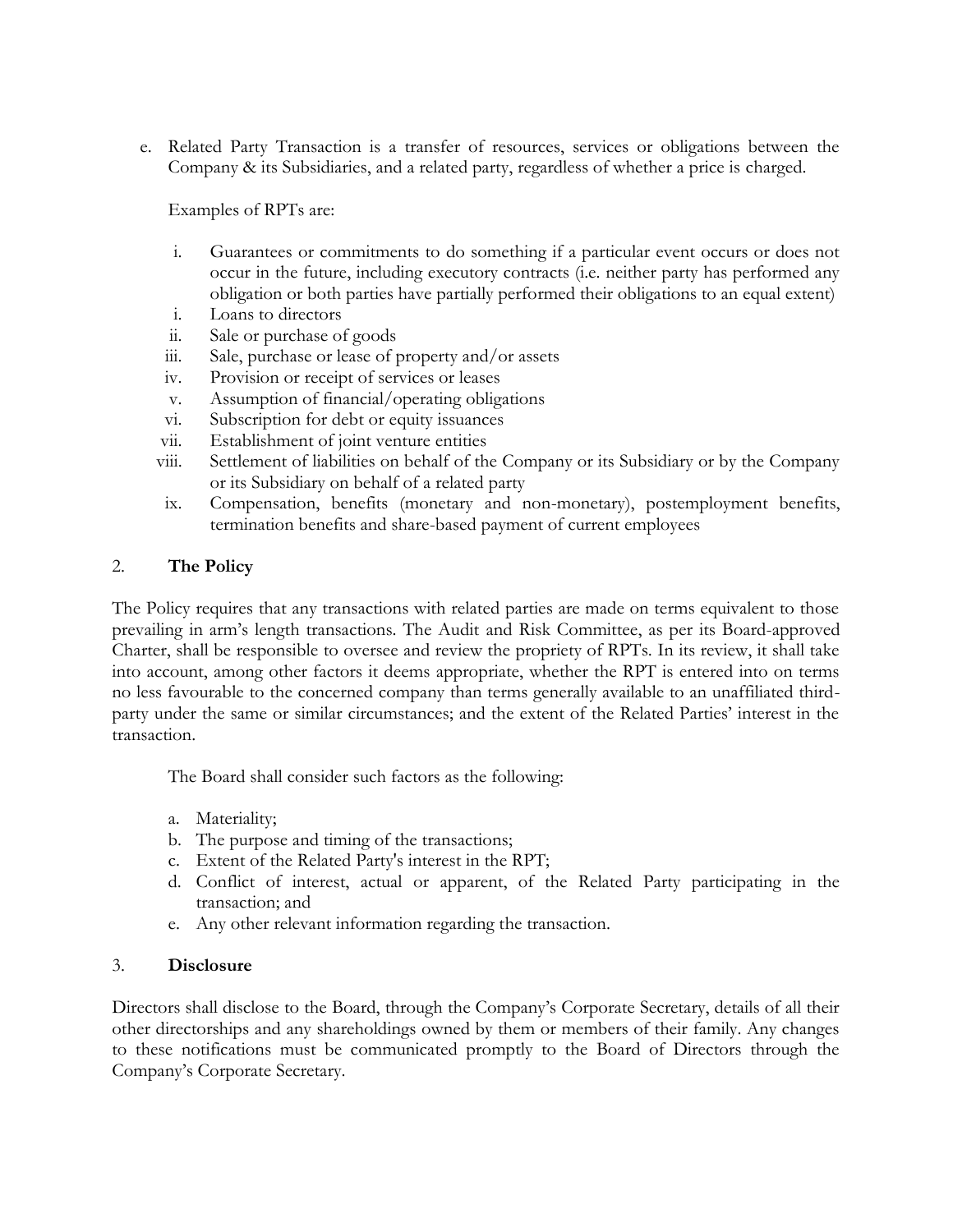# **4. Identification, Review and Approval of Related Party Transactio**ns

It is the responsibility of each director and senior manager to promptly notify the Board, through the Company's Corporate Secretary, of any proposed RPT *as soon as they become aware of it*. It is the responsibility of a director or senior manager who is *involved* in a proposed RPT to inform the Board, through the Company's Corporate Secretary, and obtain approval prior to entering into the transaction.

Conflicted board members shall not participate in discussions on transactions in which they are a conflicted party and shall abstain from voting on such issues. The Board shall decide whether or not to approve the RPT involving a director in the absence of that director.

However, if the RPT is not identified beforehand, it must be subsequently reviewed and ratified by the Board.

If the law so requires, the prior approval of shareholders will be sought for any proposed RPT.

# **5. Reporting and Other Guidelines**

The Company shall report to its shareholders in its annual report and accounts on all related party transactions to the extent required by applicable laws or regulations.

The Audit Committee may establish guidelines to manage and monitor conflicts of interest of Management, Board Directors and shareholders, including misuse of corporate assets and abuse in RPTs.

The Audit and Risk Committee shall clearly define the thresholds for disclosure and approval for related party transactions and categorize such transactions that need not be reported or announced, those that need to be disclosed and those that need prior approval.

### 6. **Pre-Approved RPTs**

The following RPTs shall be deemed to be pre-approved by the Board:

- a. Compensation and employment of executive officers and directors approved by the Compensation Committee;
- b. Transactions with similar terms available to all employees generally;
- c. Charitable contributions by the Company where the Related Party is an employee or director, if the aggregate amount involved does not exceed P5M;
- d. Banking-related services and transactions with a Related Party, if the terms are generally the same as or similar to offers of other banks in the ordinary course of business;
- e. Share transactions such as dividends, repurchase, rights offerings, available to all shareholders on a pro-rata ownership basis.
- f. Any transaction with a Related Party involving the rendering of services as a common or contract carrier, or public utility, at rates or charges fixed in conformity with law or governmental authority.

### 7. **Review**